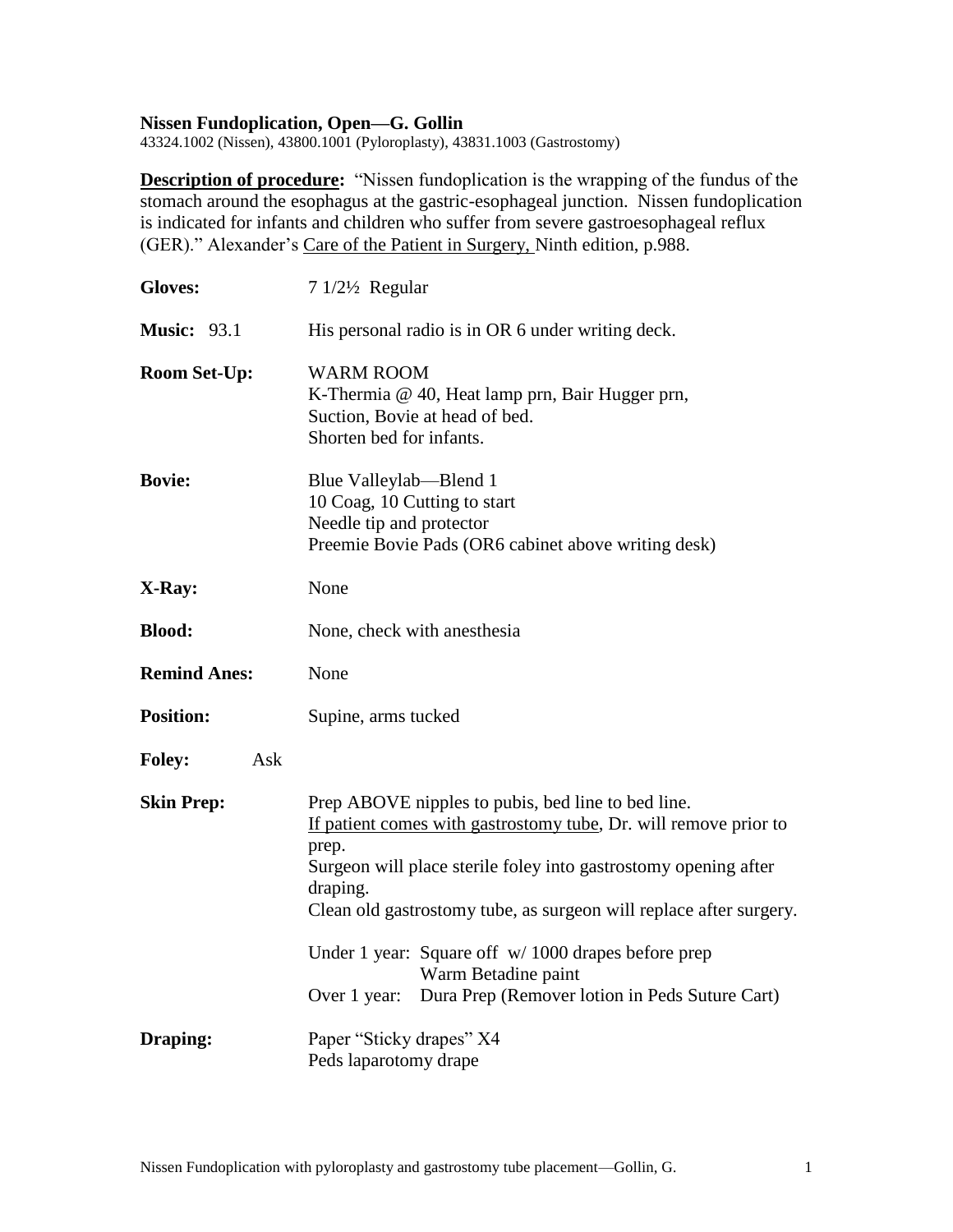### **Special Equipment, Instruments and Supplies:**

Peds Suture Carousel Pediatric laparotomy tray Dr. Gollin's specials Peds Bookwalter Adult Bookwalter Hurst esophageal dilators Extra long instruments—XL clamps PLUS XL Crile needleholders 9" Debakey forceps X2 Long Metz scissors 7" Tuttle forceps CAPD catheter stylet Assorted Malecot catheters Unsterile 1 1/2" strip Reston foam 11 blade Peanuts 1/4" Penrose

**Drugs:**0.25% Marcaine, plain, AVAILABLE for possible injection at end Appropriate syringe (1cc per kilogram of body weight) 27 Ga. needle

### **Sutures:**

#### **Infant:**

| <b>Usage</b>       | <b>Type</b>  | <b>Needle</b> | Code#        | Quantity    |
|--------------------|--------------|---------------|--------------|-------------|
| <b>Ties</b>        | 4-0 Vicryl   | None          | J903T        |             |
| Crux:              | 3-0 Ethibond | $RB-1$        | <b>MX553</b> |             |
| Plication:         | 3-0 Ethibond | RB-1 DA       | <b>MX552</b> | 6 stitches  |
|                    | L Pledgets   |               |              | 14 pledgets |
| Pyloroplasty       | 4-0 PDS      | $RB-1$        | Z304         | 8           |
| Gastrostomy        | 4-0 PDS      | RB-1 SA       | <b>MX552</b> | 4           |
| Fascia             | 3-0 PDS      | $RB-1$        | Z305H        |             |
| Secure gastrostomy | 4-0 Ethibond | <b>SH</b>     |              |             |
| Skin               | 5-0 Monocryl | $PC-1$        | Y834G        |             |
|                    |              |               |              |             |

#### **Child:**

| Usage        | Type         | <b>Needle</b> | Code#        | Quantity    |
|--------------|--------------|---------------|--------------|-------------|
| <b>Ties</b>  | 3-0 Vicryl   | None          | J904T        |             |
| Crux:        | 2-0 Ethibond | $RB-1$        | MX553        |             |
| Plication:   | 2-0 Ethibond | RB-1 DA       | <b>MX552</b> | 6 stitches  |
|              |              |               |              |             |
|              | L Pledgets   |               |              | 14 pledgets |
| Pyloroplasty | 4-0 PDS      | $RB-1$        | Z304         |             |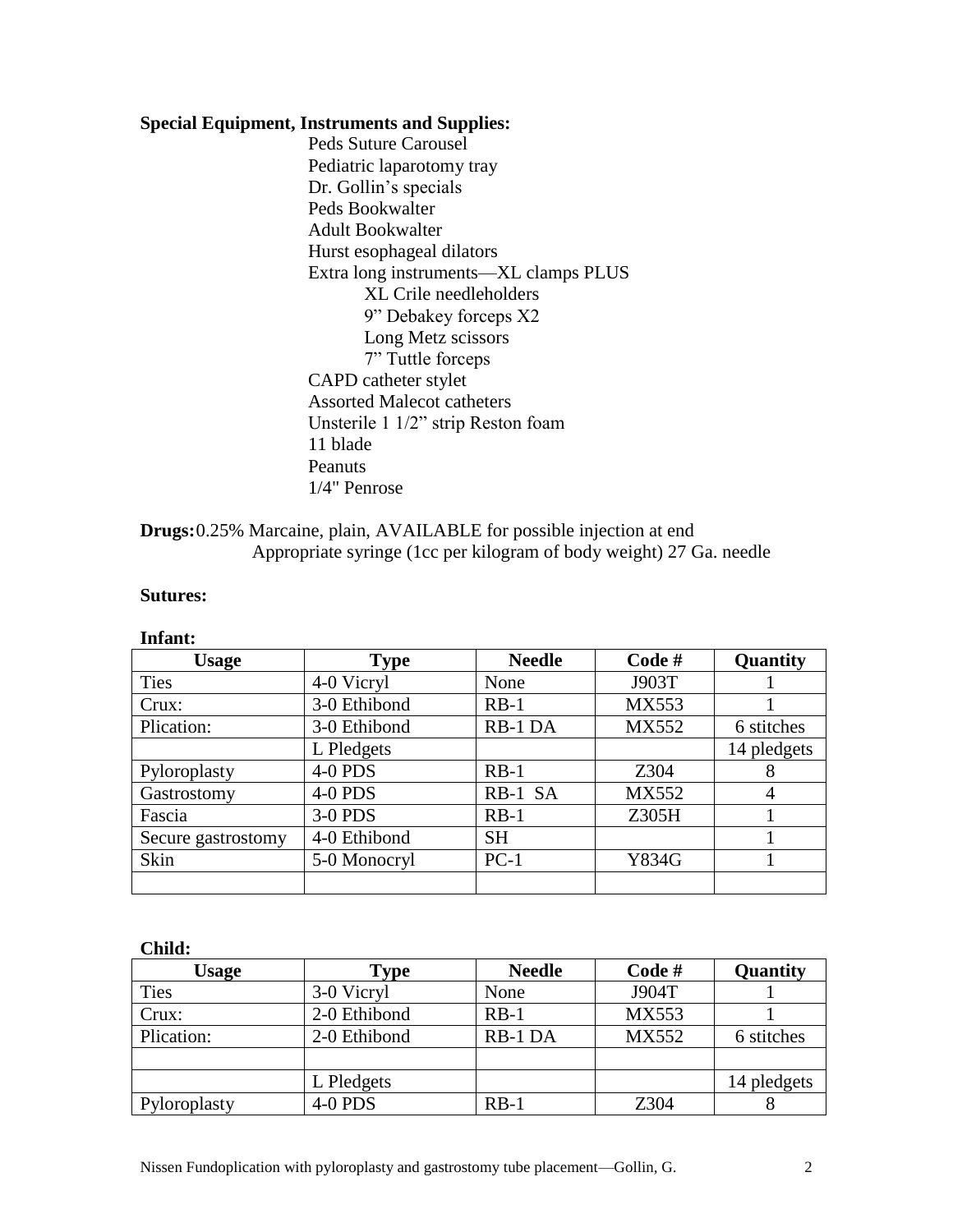| Gastrostomy        | $4-0$ PDS        | RB-1 SA   | MX552 |  |
|--------------------|------------------|-----------|-------|--|
| Fascia             | 2-0 PDS or 0 PDS | <b>SH</b> | Z317H |  |
| Secure gastrostomy | 3-0 Ethibond     | <b>SH</b> |       |  |
| Skin               | 4-0 Monocryl     | $PS-2$    | Y496G |  |
|                    |                  |           |       |  |

### **Specimens:** None

**Dressings:** Abdomen--Mastisol, steri-strips, Lg. Tegaderm Gastrostomy--2 x 2, Reston foam

# **Disposition of Patient:** PACU or ICU

### **Tips for Circulators:**

If patient comes with gastrostomy tube, Dr. will remove prior to prep. Surgeon will place sterile foley into gastrostomy opening after draping. Clean old gastrostomy tube, as surgeon will replace after surgery.

Have tall lifts available for assistants. Maxon and PDS are interchangeable. Peds Bookwalter uses adult Bookwalter also. Rusch Pediatric Foley catheters (6 & 8 Fr.) are kept under writing desk in OR6

### **Tips for Scrubs:**

Hints for pledget placement: Fold pledget in half crosswise, clamp with mosquito on the middle. Pass one needle on one side of pledget. Pull till in middle of suture. Use long Ryder needleholder. Clamp second pledget in half in same manner. Hand second pledget in after first stitch is placed. Will usually use 8 sutures. Prepare in advance.

Feeding tube: Prefers Malecot catheter over MIC tube. Lubricate CAPD catheter stylet and put into Malecot of choice. At end of case, put bronch trap on end of catheter and leave open to air. Wrap catheter at skin line with unsterile Reston foam.

Does one layer abdominal closure plus skin.

### **Special Notes:**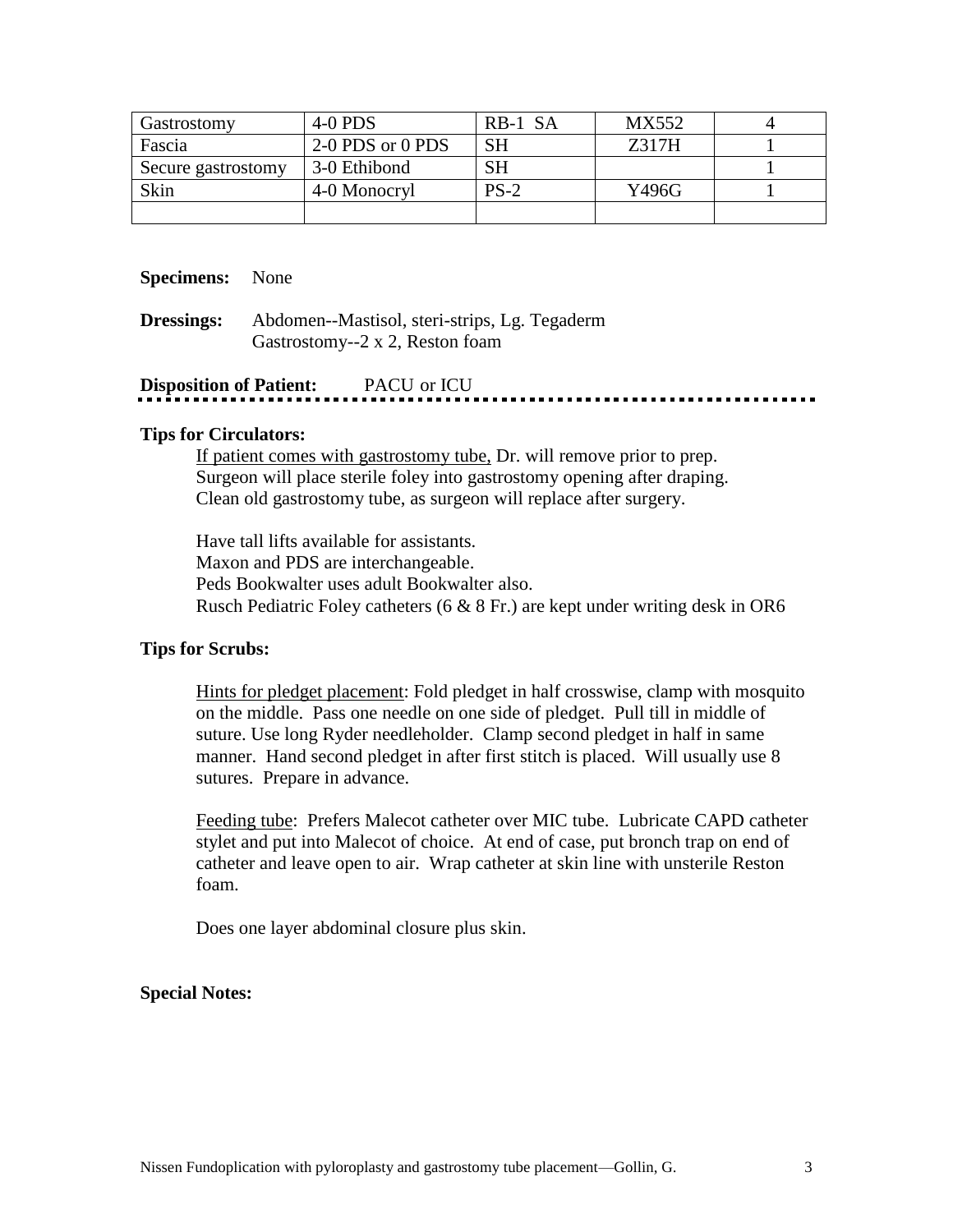| <b>Sterile Supplies:</b> |                             |                |
|--------------------------|-----------------------------|----------------|
| 5348                     | Bovie tip protector         | 1              |
| 1600367                  | Bovie pencil                | 1              |
| 1600375                  | Needle tip                  | $\mathbf{1}$   |
| 1603070                  | Bovie extension             | 1              |
| 1602159                  | Bovie scratch pad           | $\mathbf{1}$   |
| 1600745                  | Suction tubing              | $\mathbf{1}$   |
| 1603117                  | Marking Pen                 | 1              |
| 1604060                  | 10cc syringe                | $\mathbf{1}$   |
|                          | 5 cc syringe                | 1              |
| 1605055                  | 27 Ga. Needle               | $\mathbf{1}$   |
| 1603025                  | Peanuts                     | $\mathbf{1}$   |
| 1603137                  | Pediatric Lap Sponges       | $\mathbf{1}$   |
| 1605535                  | Lap sponges                 | 1              |
| 1603270                  | Sterile lube packet         | 1              |
| 3007132                  | 10 Fr. Malecot              | $\mathbf{1}$   |
| 3007133                  | 12 Fr. Malecot              | 1              |
| 3007134                  | 14 Fr. Malecot              | 1              |
| 1601234                  | $\frac{1}{4}$ in. Penrose   | 1              |
| 1600160                  | Urinemeter                  | $\mathbf{1}$   |
|                          | 6 Fr. Foley                 | 1              |
|                          | 8 Fr. Foley                 | 1              |
| 1601362                  | 14 Fr. Foley                | $\mathbf{1}$   |
| 1600527                  | Bronch trap                 | 1              |
| 575                      | Reston foam                 | $\mathbf{1}$   |
| 3141391                  | Bair hugger, peds small     | 1              |
| 1601213                  | Gloves, reg. $7\frac{1}{2}$ | $\overline{3}$ |
|                          |                             |                |
|                          |                             |                |

### **Sterile Drapes and Linens:**

| 1602536 | Peds pack               |  |
|---------|-------------------------|--|
| 1005    | Sterile blue towels     |  |
|         | XX Lg. gown             |  |
| 1602221 | X Lg. gown              |  |
| 1601881 | Lg. gown                |  |
| 1601721 | Mayo Stand cover        |  |
| 1603027 | <b>Back Table cover</b> |  |
| 1600143 | 1000 drapes             |  |
|         |                         |  |
|         |                         |  |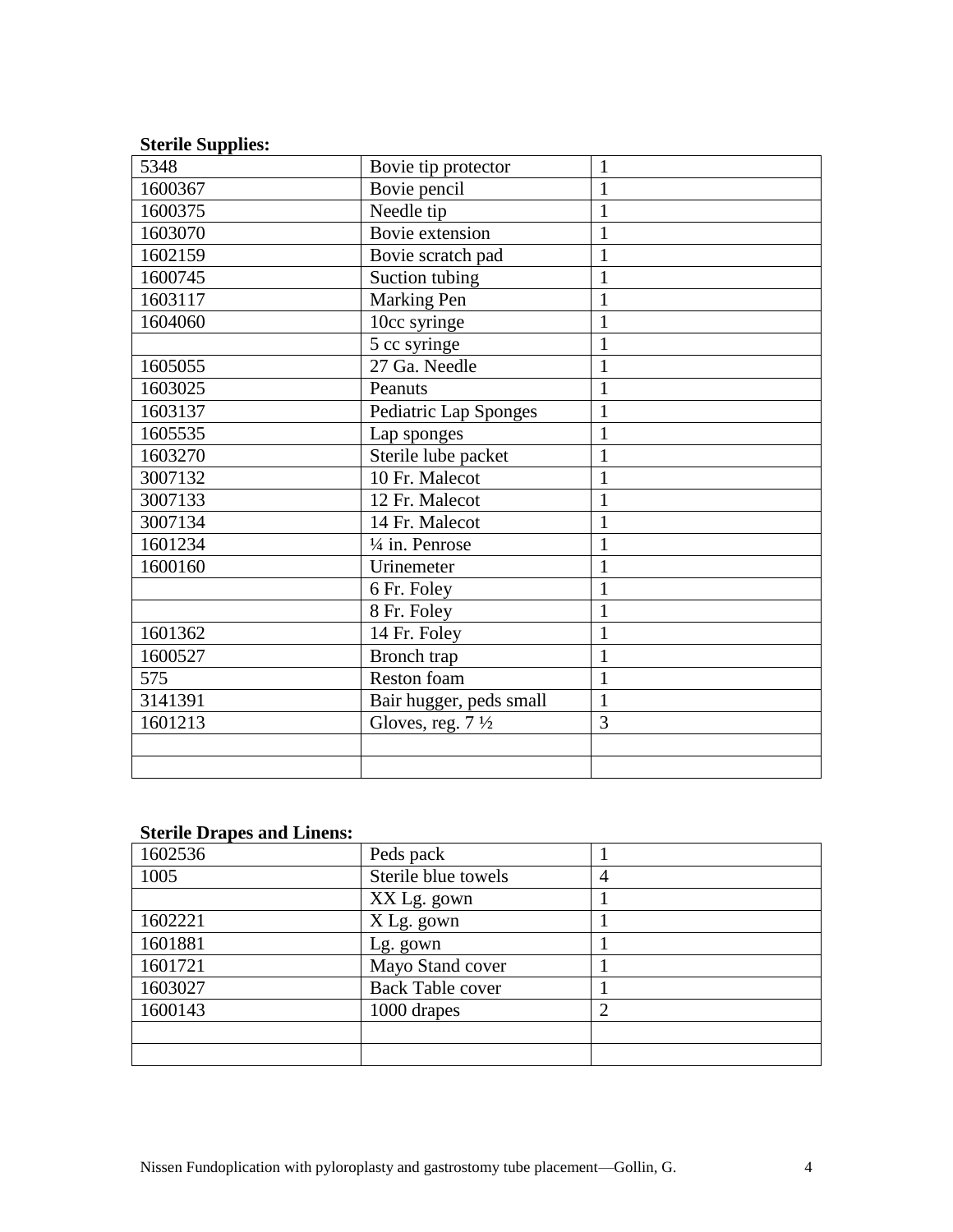# **Dressings:**

| 1601021 | Steri strips $\frac{1}{2}$ " |  |
|---------|------------------------------|--|
|         | Lg. Tegaderm                 |  |
| 1601168 | 2v2                          |  |
|         |                              |  |
|         |                              |  |

# **Equipment:**

| $\frac{1}{5506}$ | Bovie       |  |
|------------------|-------------|--|
| 1801005          | K-thermia   |  |
| 3017828          | Heat lamp   |  |
|                  | Head light  |  |
| 5608             | Bair hugger |  |
|                  |             |  |
|                  |             |  |

## **Instruments:**

| 2040    | Peds Lap Tray             |                |
|---------|---------------------------|----------------|
|         | Dr. Gollin's Specials     |                |
|         | Peds Bookwalter           |                |
|         | <b>Adult Bookwalter</b>   |                |
| 4270    | Forester sponge stick     |                |
| 3022    | Hurst esophageal dilators |                |
| 4014    | Crile needleholder, XL    |                |
| 4020    | 9" Debakey forceps        | $\overline{2}$ |
| 4040    | Long Metz scissors        |                |
| 3008105 | 7" Tuttle forceps         |                |
|         | CAPD catheter stylet      |                |
| 4068    | Pedicle clamp, small      |                |
|         |                           |                |
|         |                           |                |

# **Drugs:**

|         | Betadine paint           |  |
|---------|--------------------------|--|
| 1603030 | Mastisol                 |  |
| 1771084 | Water 1000cc             |  |
| 1771085 | Water 2000cc             |  |
| 1771211 | Saline 1000cc            |  |
|         | K-Y jelly                |  |
|         | Bupivacaine 0.25%, plain |  |
|         |                          |  |